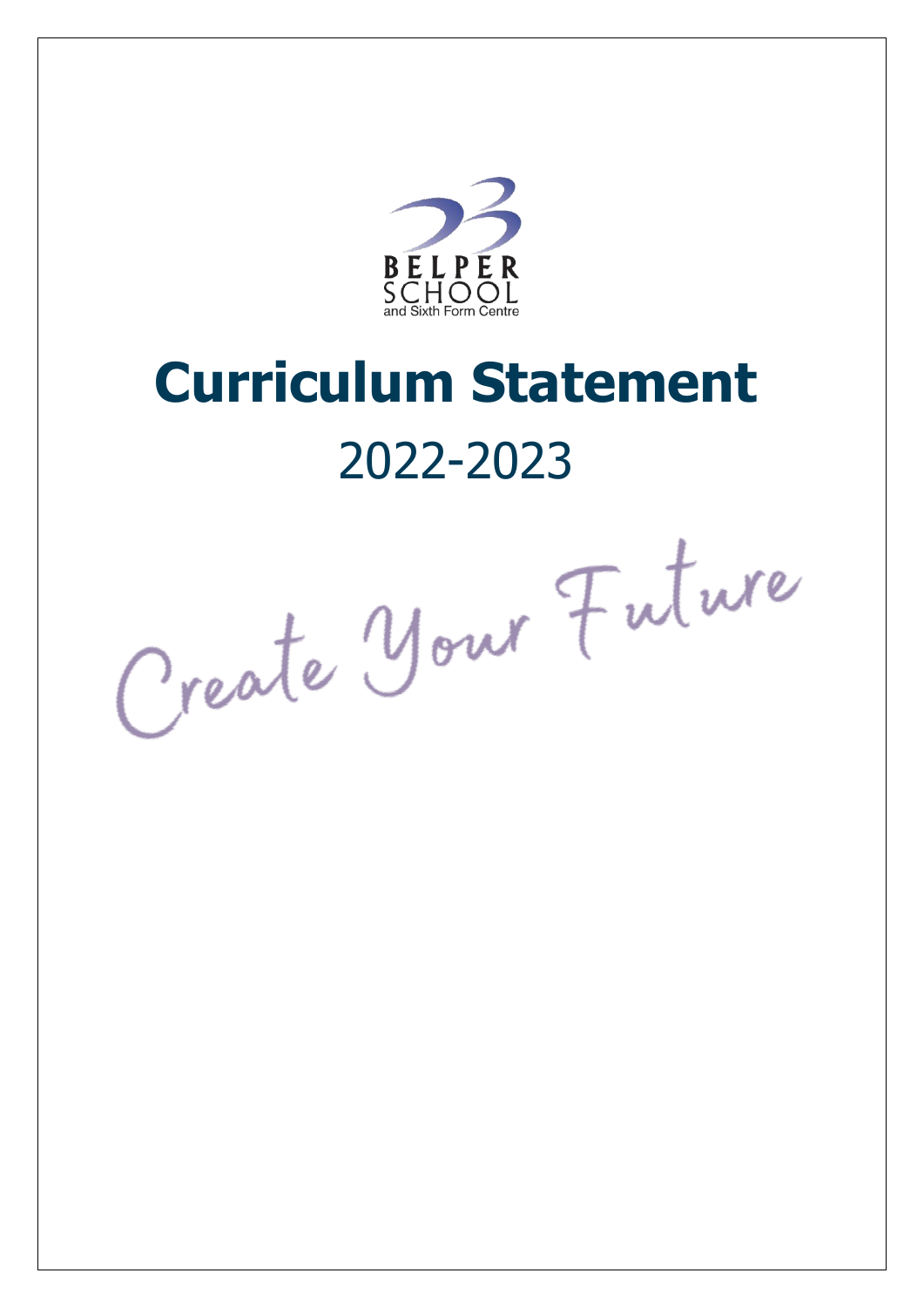# **INDEX**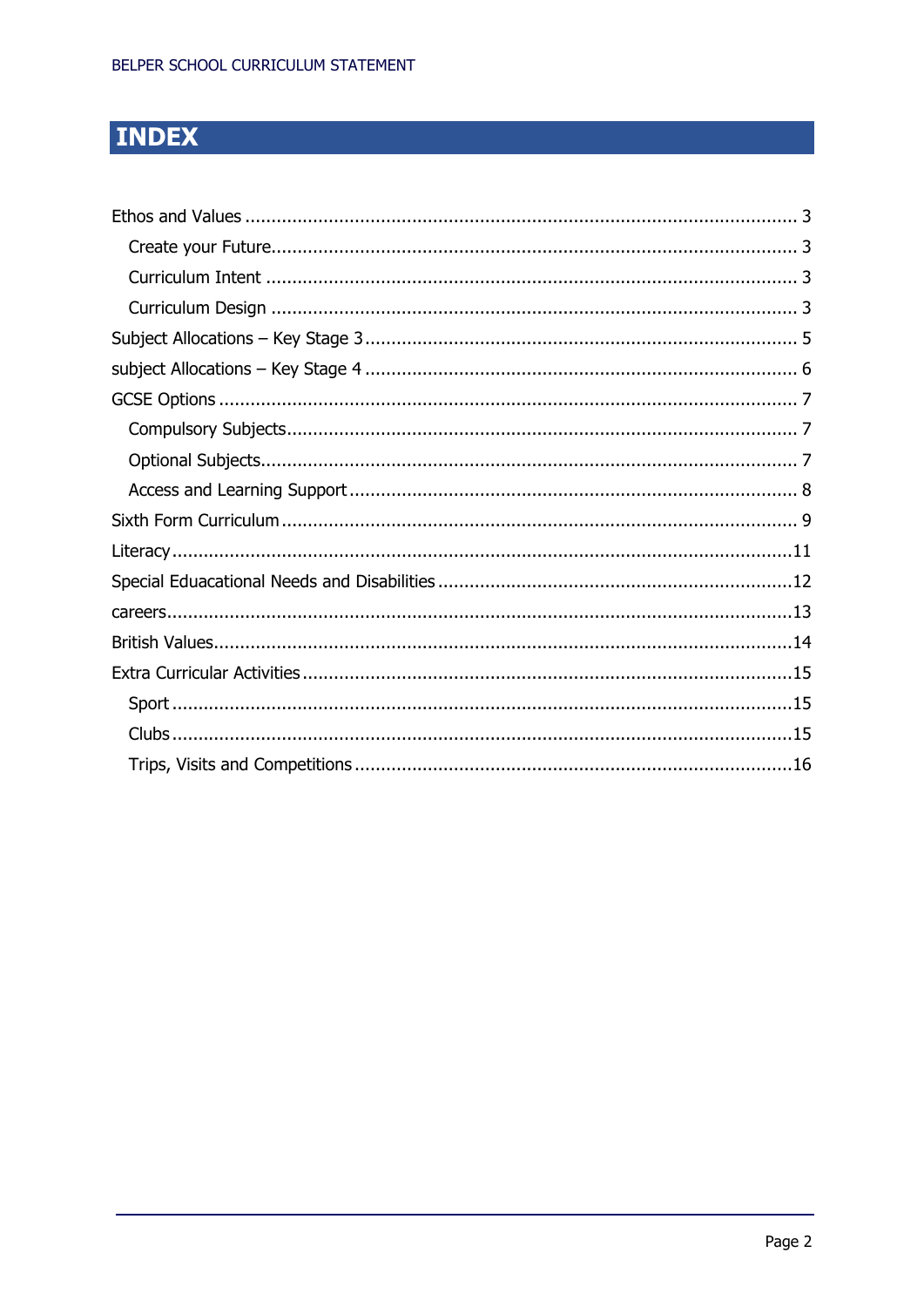# <span id="page-2-0"></span>**ETHOS AND VALUES**

### <span id="page-2-1"></span>**CREATE YOUR FUTURE**

### *Be who you are, become who you aspire to be.*

We have a very clear vision of the school we want to be and the educational experience we want to provide to our wonderful students which is summed up by the phrase "**Create your Future. Be who you are and become who you aspire to be**".

We are a non-uniform, highly supportive & inclusive school with strong pastoral systems, where students address staff using their first names. We aim to break down the barriers that can exist in more formal environments between staff, students and families to be a school where students can be who they are and, through our broad curriculum and personal development offer, create a great future for themselves to become who they aspire to be.

### <span id="page-2-2"></span>**CURRICULUM INTENT**

We are committed to providing high quality teaching and learning in every lesson to challenge and inspire students regardless of their background, educational needs, or prior ability.

We aim to ensure that student's individual needs are met with appropriate levels of challenge and support so that our students can progress and develop into well rounded and successful adults who can make a positive contribution to a diverse 21<sup>st</sup> Century society.

Our curriculum aims to:

- Inspire our students to have a **boundless curiosity** and a love of learning with our broad choice of subjects and rich content.
- Instill a sense of **belonging** and community responsibility in a happy, safe and caring school that celebrates diversity, underpinned by our 'Respect for All, By All' ethos.
- Develop **resilience**, enabling students to overcome both academic and personal barriers.
- Build **self-esteem** and **self**-**confidence**, independence, and students' belief in themselves.
- Ensure students can become '**who they aspire to be**' and be the best version of themselves by supporting them to continually work towards towards achieving their academic and personal goals

These five aims are reflected in the five strands of our Teaching and Learning Framework and the five strands of our Attitude to Learning expectations.

### <span id="page-2-3"></span>**CURRICULUM DESIGN**

Heads of Faculty have taken care to plan a well-sequenced curriculum for their subjects. Curriculum maps ensure that teachers build on prior learning through regular reference and retrieval activities. How the content fits into the bigger picture and where the learning is leading is discussed with students.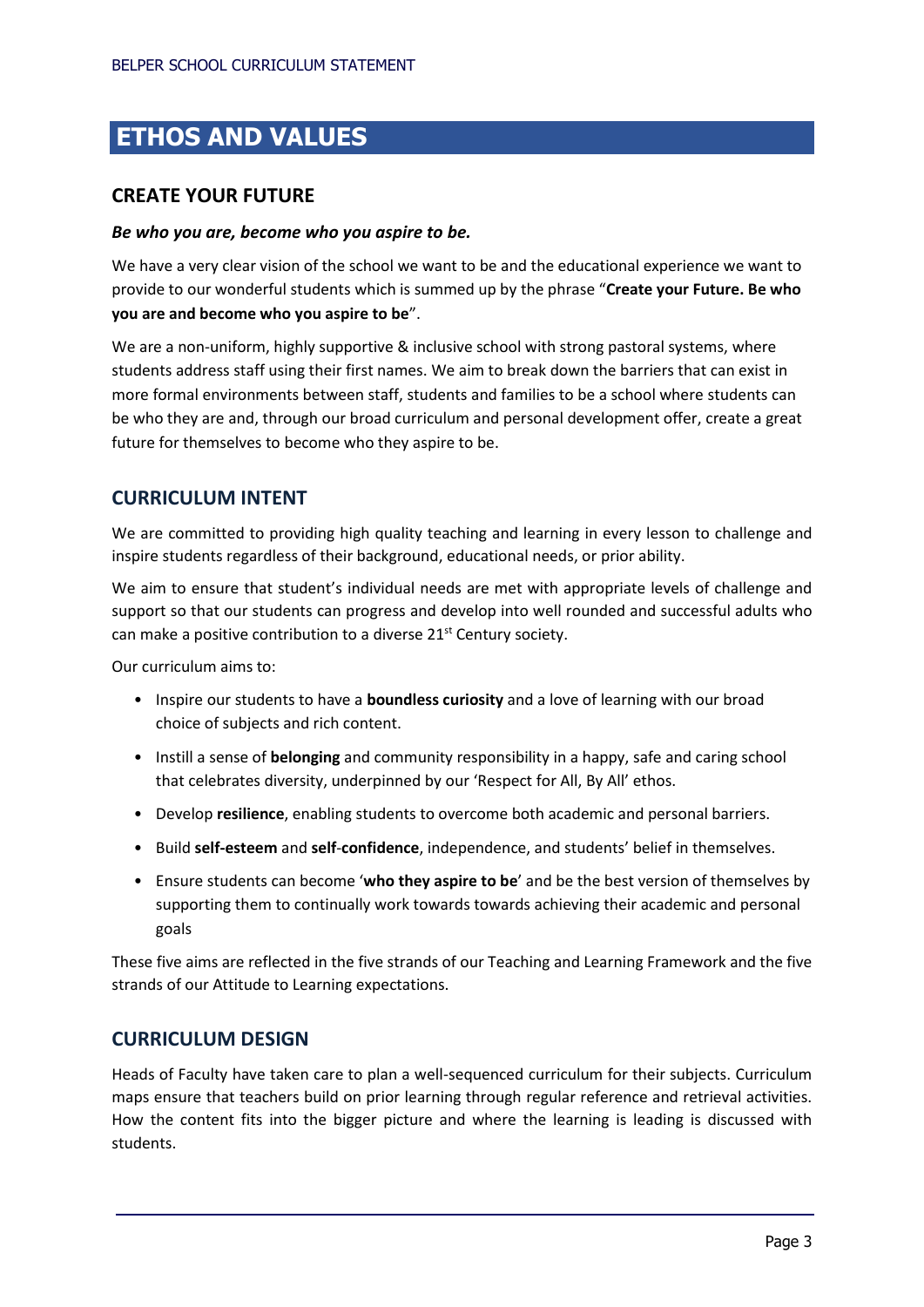#### BELPER SCHOOL CURRICULUM STATEMENT

At KS3, departments have produced Knowledge Organisers to accompany the units of work so that students, teachers and parents have a clear picture of the knowledge, skills and vocabulary that are required for each unit.

Our curriculum is designed to give all students, particularly disadvantaged students and including those with SEND, the knowledge and cultural capital they need to succeed in life. At Belper School and Sixth Form Centre cultural capital is not seen as a separate entity but rather as a thread which is woven through everything we teach, thus enabling our students to appreciate and benefit from those that have gone before and understand and celebrate new and exciting forms of culture. This, in turn, is enhanced and enriched by our wider curriculum.

To ensure we can provide a wide range of subjects, our timetable operates on a two-week cycle of 50 periods of 1 hour each. The vast majority of our classes are taught in mixed attainment groups, with some broad banding in GCSE classes for tiered subjects.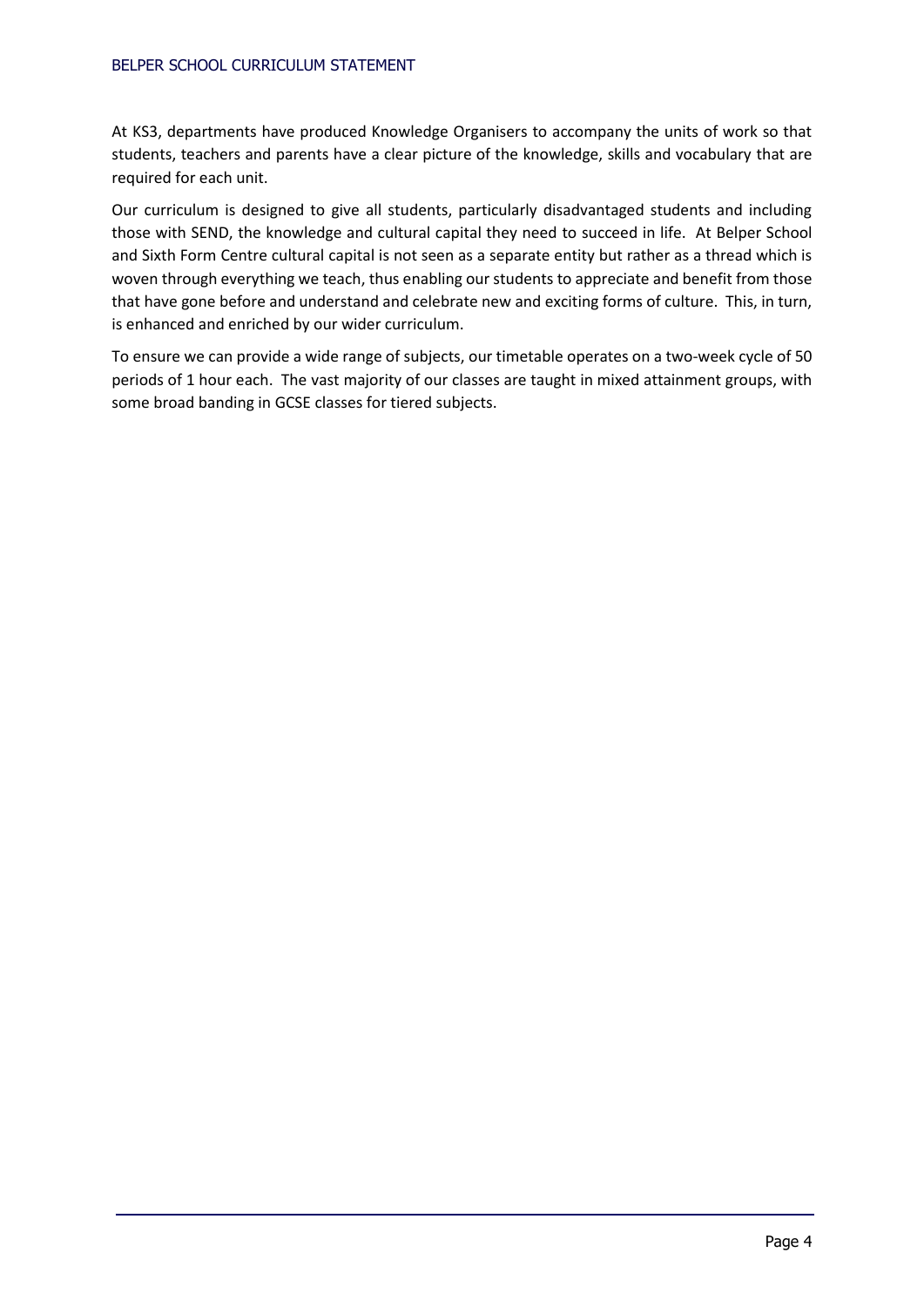# <span id="page-4-0"></span>**SUBJECT ALLOCATIONS – KEY STAGE 3**

| <b>Subject</b>                                                                                          | Year 7<br>Hours per fortnight | Year 8<br>Hours per fortnight | Year 9<br>Hours per fortnight |
|---------------------------------------------------------------------------------------------------------|-------------------------------|-------------------------------|-------------------------------|
| Art                                                                                                     | 3                             | 3                             | 3                             |
| Computing                                                                                               | $\overline{2}$                | $\overline{2}$                | $\overline{2}$                |
| Drama                                                                                                   | $\overline{2}$                | $\overline{2}$                | $\overline{2}$                |
| Design Technology<br>Pupils follow a rotation of Food, 3D design and<br>Textiles through the year.      | 5                             | 4                             | 4                             |
| English                                                                                                 | $\boldsymbol{6}$              | 6                             | 6                             |
| French or German                                                                                        | $\sqrt{4}$                    | $\overline{4}$                | 5                             |
| Geography                                                                                               | 3                             | 3                             | 3                             |
| History                                                                                                 | 3                             | 3                             | 3                             |
| Mathematics                                                                                             | 6                             | 6                             | 6                             |
| Music                                                                                                   | $\overline{2}$                | $\overline{2}$                | $\overline{2}$                |
| <b>Physical Education</b>                                                                               | $\overline{\mathbf{4}}$       | $\pmb{4}$                     | 3                             |
| <b>PSHE</b><br>PSHE lessons cover RSE, Health and Wellbeing,<br>Careers, Citizenship and British Values | $\overline{2}$                | $\overline{2}$                | $\overline{2}$                |
| Religious Education                                                                                     | $\overline{2}$                | $\overline{2}$                | $\overline{2}$                |
| Science                                                                                                 | $\boldsymbol{6}$              | $\overline{7}$                | $\overline{7}$                |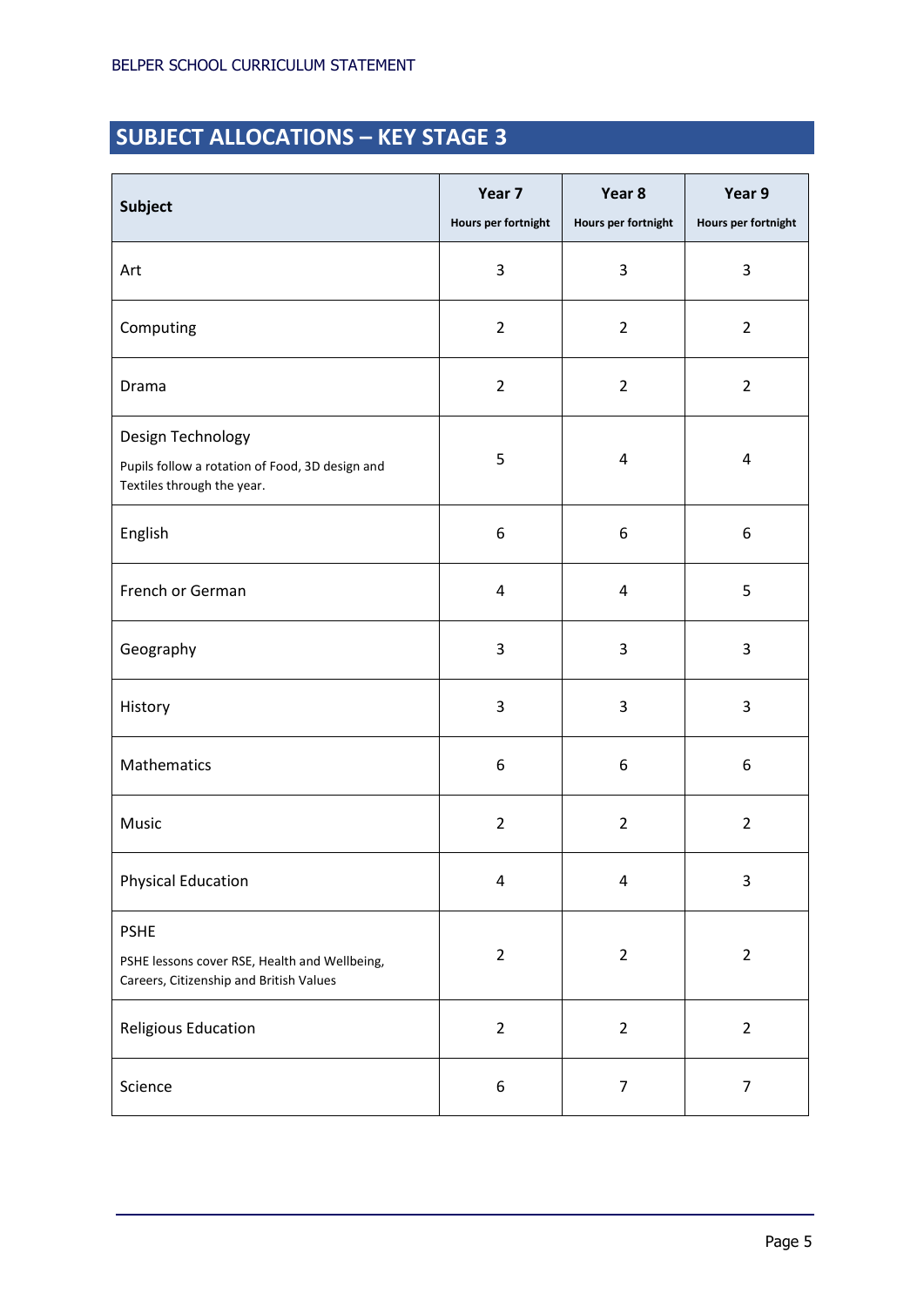# <span id="page-5-0"></span>**SUBJECT ALLOCATIONS – KEY STAGE 4**

We offer a range of courses to suit different students. Some subjects might be regarded as quite traditional and academic, whilst others are more practical or vocational. The key advice we give to students is to keep a balance of choices amongst a wide range of curriculum areas.

Approximately 50% of our students follow the English Baccalaureate, a pathway particularly suited to students who are capable of achieving a good pass in Mathematics, English, two Sciences, a Foreign Language and History or Geography. It is especially appropriate for students considering Higher Education.

| <b>Subject</b>               | Lessons per<br>fortnight | <b>Other information</b>                                                                                                                        |  |
|------------------------------|--------------------------|-------------------------------------------------------------------------------------------------------------------------------------------------|--|
| English                      | 9                        | English Language and English Literature count as two<br>separate GCSEs.                                                                         |  |
| History or Geography         | 5                        | It is possible for students to study both of these<br>subjects.                                                                                 |  |
| <b>Mathematics</b>           | 8                        | All students have the opportunity to follow a Higher<br>or Foundation course depending upon their progress<br>in KS4                            |  |
| Option subjects              | 5                        | A proportion of our students are directed to study<br>French or German.                                                                         |  |
| PE - Core                    | $\overline{2}$           | Classes are split by gender                                                                                                                     |  |
| <b>PSHE</b>                  | 2                        | PSHE lessons include RSE, Health and Wellbeing,<br>Careers, Citizenship and British Values and RE                                               |  |
| Science - Combined<br>course | 9                        | Physics, Chemistry & Biology are given equal<br>weighting. Students taking Separate Sciences have an<br>extra 5 lessons as one of their options |  |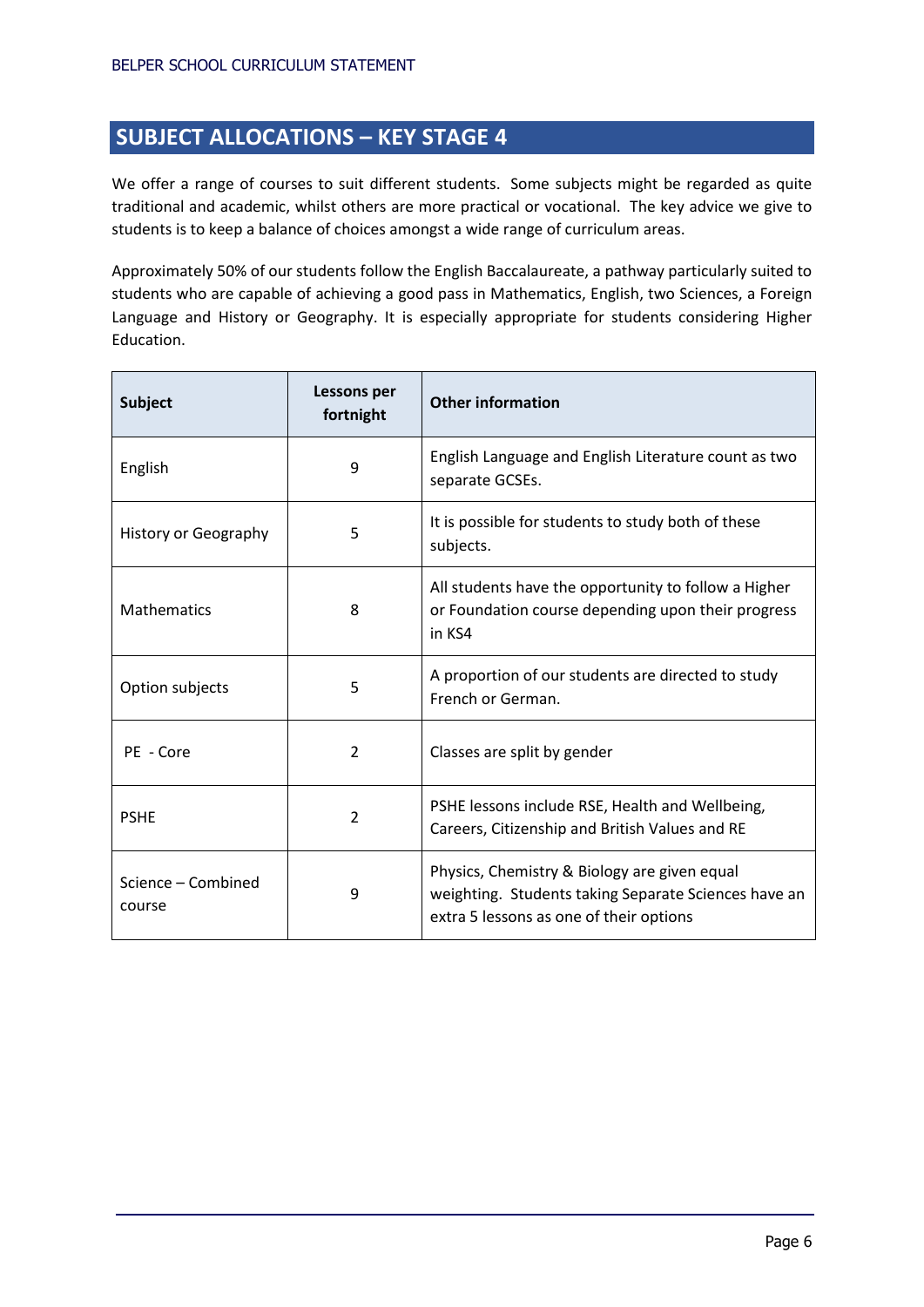# <span id="page-6-0"></span>**GCSE OPTIONS**

Since the English Baccalaureate requires students to study a foreign language, we direct students who are likely to achieve a good pass grade at GCSE to select the language they are studying at Key Stage 3 as one of their four options. Students who are not required by the school to select a language may, of course, choose to do so.

Optional subjects are allocated five curriculum hours over the 50 period cycle.

For more information, please see the appropriate Year 9 Options Booklet on our [Curriculum and](https://www.belperschool.co.uk/?page_id=164)  [Prospectus page.](https://www.belperschool.co.uk/?page_id=164)

### <span id="page-6-1"></span>**COMPULSORY SUBJECTS**

The following are compulsory subjects:

- **Mathematics**
- Science
- English language
- English literature
- Core PE
- **PSHE**

### <span id="page-6-2"></span>**OPTIONAL SUBJECTS**

In most cases students will choose four subjects from those listed in the options booklet or three if they have been selected to study a modern foreign language. One choice must be either History or Geography and students should select an additional optional subject, which will be their reserve preference if an option does not run because there are not enough students choosing it. Students may also be allocated their reserve preference if there is a clash with the subjects they have chosen when timetabling.

Typical optional choices are listed below although there may be minor changes each year:

- Art and Design Fine Art GCSE
- Art and Design Graphic Art GCSE
- Art and Design Photography GCSE
- Business and Computing GCSE Computer Science
- Business and Computing Business GCSE
- Design and Technology 3D Product Design GCSE
- Design and Technology Food Preparation & Nutrition GCSE
- Design and Technology Graphic Products GCSE
- Design and Technology Textiles GSCE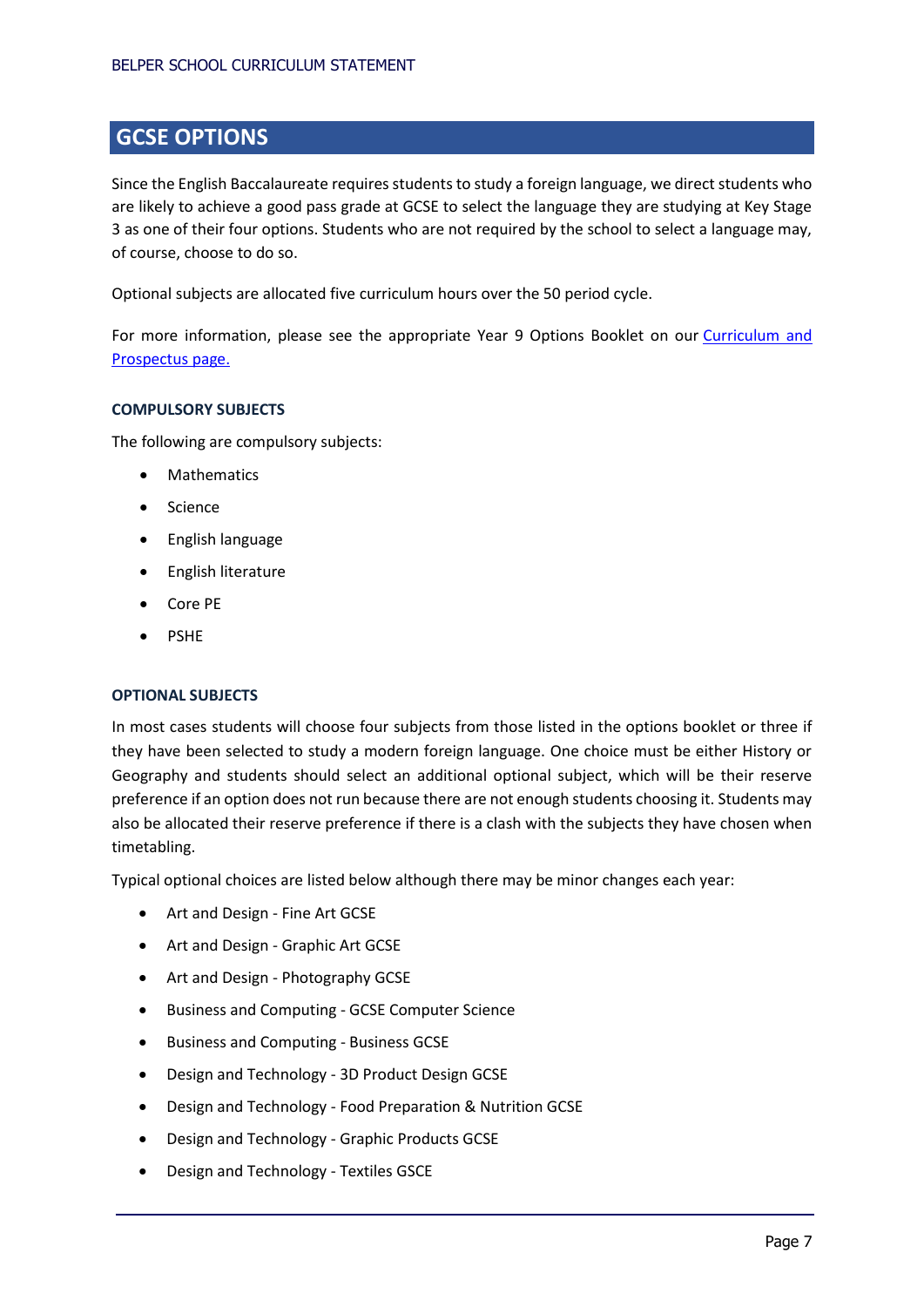- Drama BTEC
- Geography GCSE
- History GCSE
- Media Studies GCSE
- Modern Foreign Languages French or German GCSE
- Music BTEC
- Physical Education GCSE/OCR Cambridge National
- Religious Studies GCSE
- Separate Sciences: Biology/Chemistry/Physics GCSE

### <span id="page-7-0"></span>**ACCESS AND LEARNING SUPPORT**

We also offer additional support for students whose individual needs might include an adjustment to their timetable, for example studying one fewer option subject. During this time, students are provided with bespoke alternative study, depending on each individual's needs. Internal provision takes place in our well-resourced dedicated Learning Support and ACCESS areas and can consist of various activities including studying towards AQA Awards, Princes' Trust or Land Based Studies as well as the opportunity improve literacy and numeracy skills or to remain up to date with work in other curriculum areas with increased personal support. ACCESS students sometimes attend external provision on a part time basis.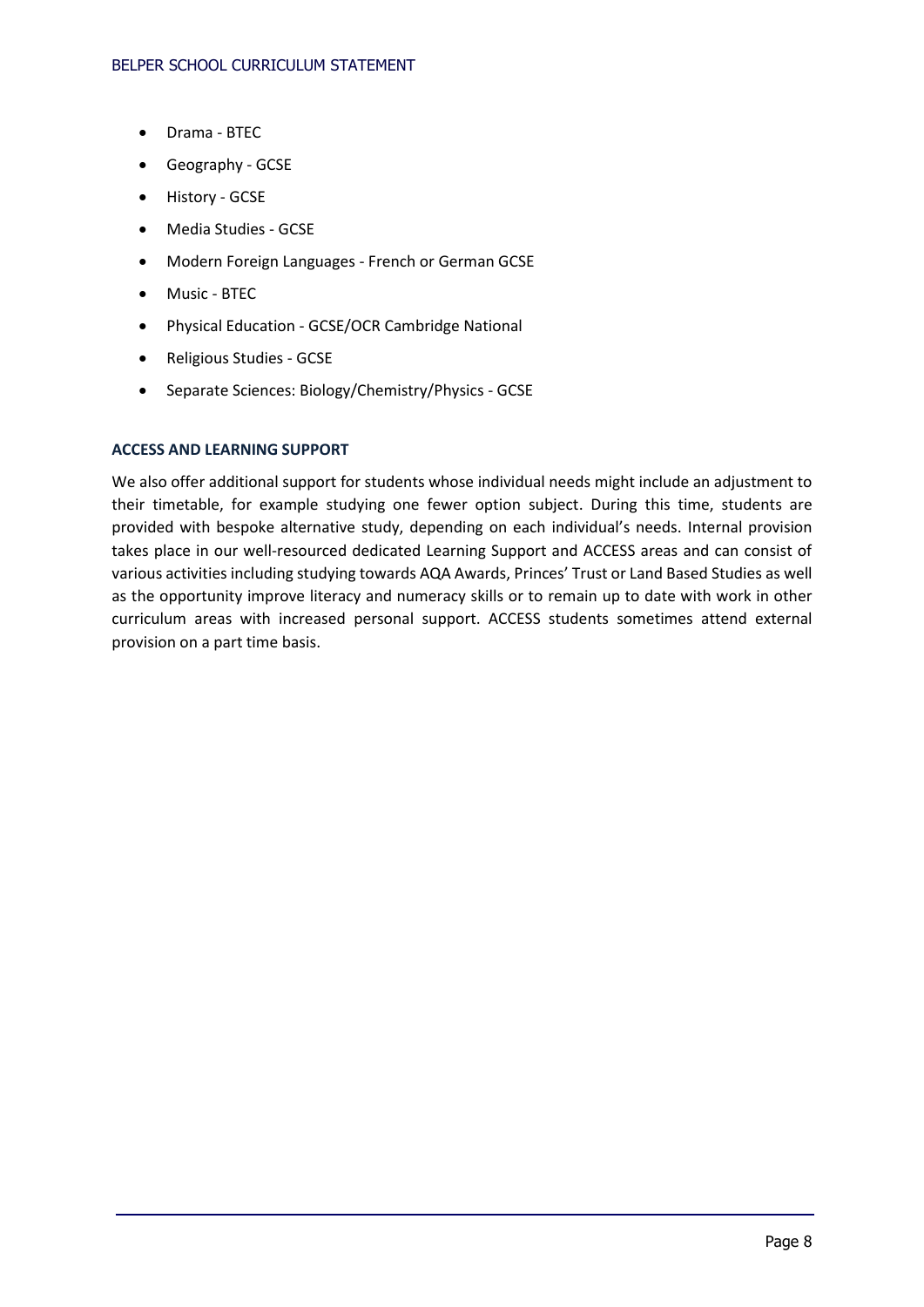# <span id="page-8-0"></span>**SIXTH FORM CURRICULUM**

The school has developed a Sixth Form curriculum which is aligned to the Curriculum Intent for the school and aims to provide the knowledge and skills for learners to progress to future learning, independent living and employment.

The programme of study is demanding with teachers in every subject having the skills to ensure that all students, irrespective of their starting points, can meet those demands. Teachers are specialists and have expertise and experience in how best to teach their subject. They are able to explain their subjects well, adapting to the progress of the students they are teaching. Students from disadvantaged backgrounds and or with special educational needs are given the confidence to succeed and be aspirational about their future opportunities.

Heads of Faculty have mapped their subjects to continue the learning from previous years, where applicable. There is a plan of not only what will be taught, but when and why. The learning is sequenced and takes into account the local context of the learners and any future learning and employment. Our Curriculum Intent also considers the Cultural Capital that our learners require to succeed in life. The programme of study for Enrichment is tailored to support this. There are recognised opportunities for Social Action and Work Related Learning including Young Enterprise, D of E and Peer mentoring. Students in the sixth form show a positive attitude to non-qualification and enrichment activities and/or work experience, understanding the importance these activities have in preparing them for employment or progression to higher levels of study.

We offer a wide range of traditional A-Level and BTEC courses to suit the needs of the individual. In recent years subjects on offer have included:

- Art Fine
- Art Graphics
- Biology
- Business
- Chemistry
- Computer Science
- Drama
- Economics
- English Language
- English Literature
- Food Science and Nutrition
- French
- Further Maths
- Geography
- German
- History
- Mathematics
- Media Studies
- Physical Education
- **Physics**
- Politics
- Product Design Graphics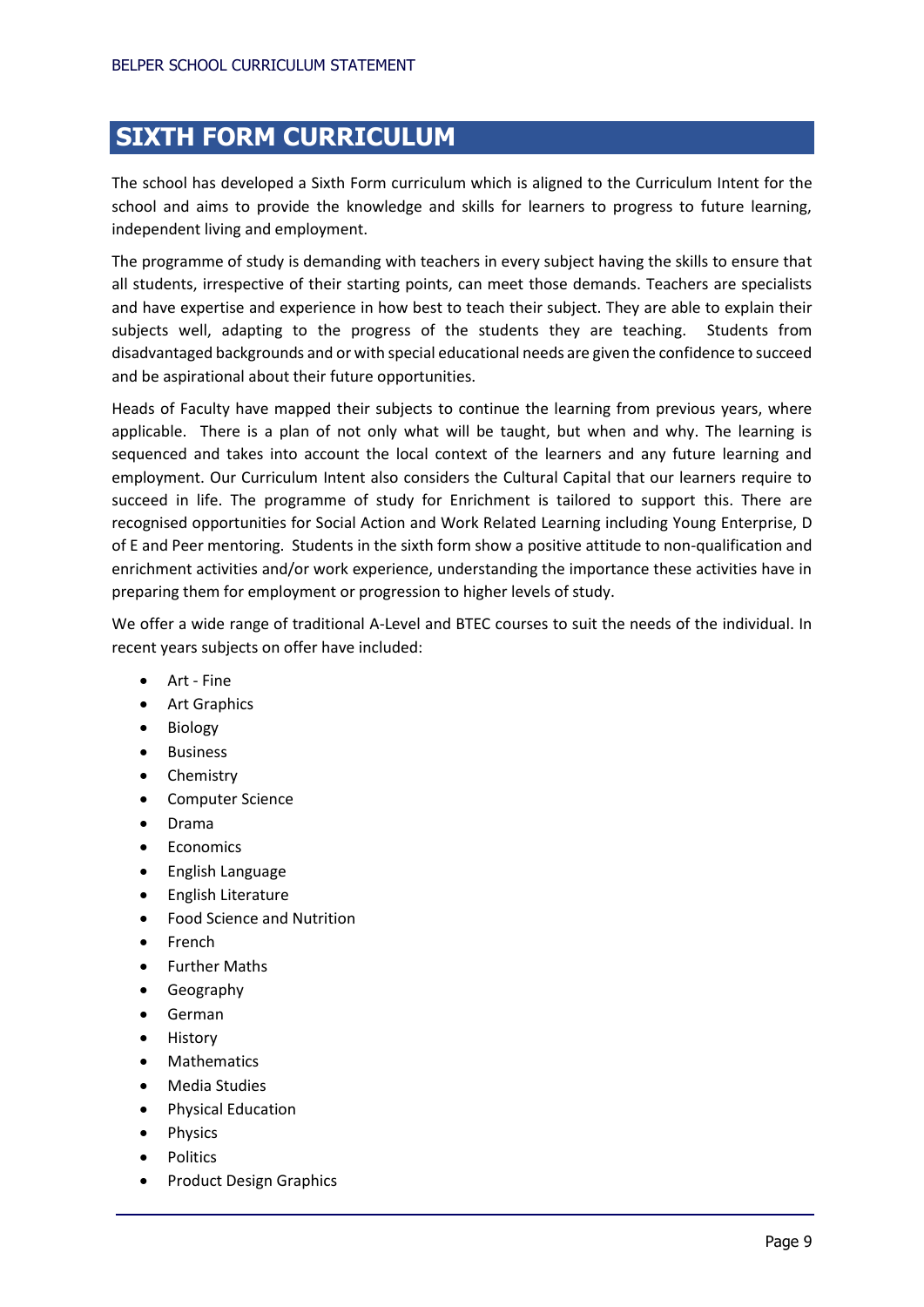- Psychology
- Sociology
- EPQ

Most students follow three of the above courses, each of which is allocated nine periods within the 50 period cycle.

We have revised our entry criteria to ensure students are on appropriate courses that match ability and support retention throughout the course.

### **Private Study**

The balance between taught lessons and private study changes when students move into the sixth form. It is expected that student's study individually or in study groups for approximately five hours per week in each subject outside of timetabled lesson time.

We indicate two Private Study periods on all students' timetables per week where the Study Room will be supervised by a member of staff but students can also access this room during unsupervised periods. Sixth Form students also have access to several study rooms with IT facilities, whilst the library is open to them all day and after school.

### **PSHE Delivery Post 16**

Tutor Groups receive two periods per week dedicated to the delivery of PSHE for both Year 12 and Year 13. The strands from KS3 and KS4 lessons continue into the Sixth Form with PSHE lessons including RSE, Health and Wellbeing, Careers, Citizenship and British Values and RE.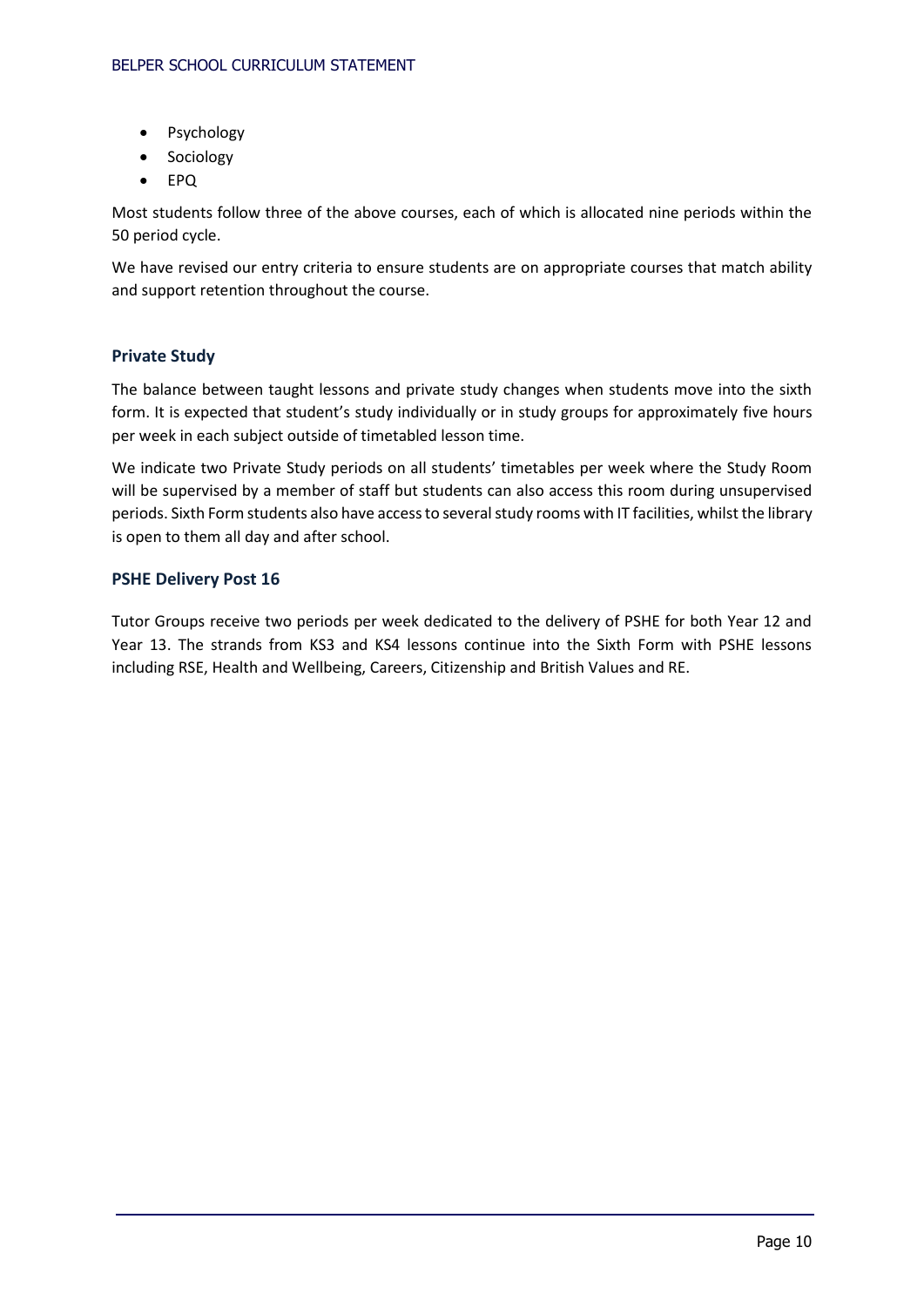# <span id="page-10-0"></span>**LITERACY**

At Belper School and Sixth Form Centre we recognise that literacy is key to pupils accessing the curriculum and making progress in all subjects. It is also essential for their future lives and careers. As such literacy runs through every strand of our teaching and learning strategy in every subject.

Our literacy vision aims to foster an aspirational language-rich environment which enables the following:

- 1. Barrier-free access to the curriculum
- 2. Successful engagement with the outside world
- 3. Meaningful access to lifelong learning
- 4. Human beings who can express their needs, emotions and build healthy relationships

There is a focus on disciplinary literacy across the curriculum, with teachers providing targeted vocabulary instruction to help students access and use academic language. Tier 2 and 3 vocabulary, which students are unlikely to encounter in every day speech are highlighted in the half termly Knowledge Organisers.

Opportunities for reading are encouraged in all subjects and around the school. Tutor time is used for various literacy activities including opportunities for reading individually and as a class.

Structured talk is encouraged in lessons. Talk is a powerful tool for learning and literacy. It can improve reading and writing outcomes, enhance communication skills and increase students' understanding across the curriculum. It is also a key part of achieving our curriculum aim of building confidence.

We also provide high-quality literacy interventions in small groups or individually for struggling students. These students are identified through our use of data and also through referrals by class teachers.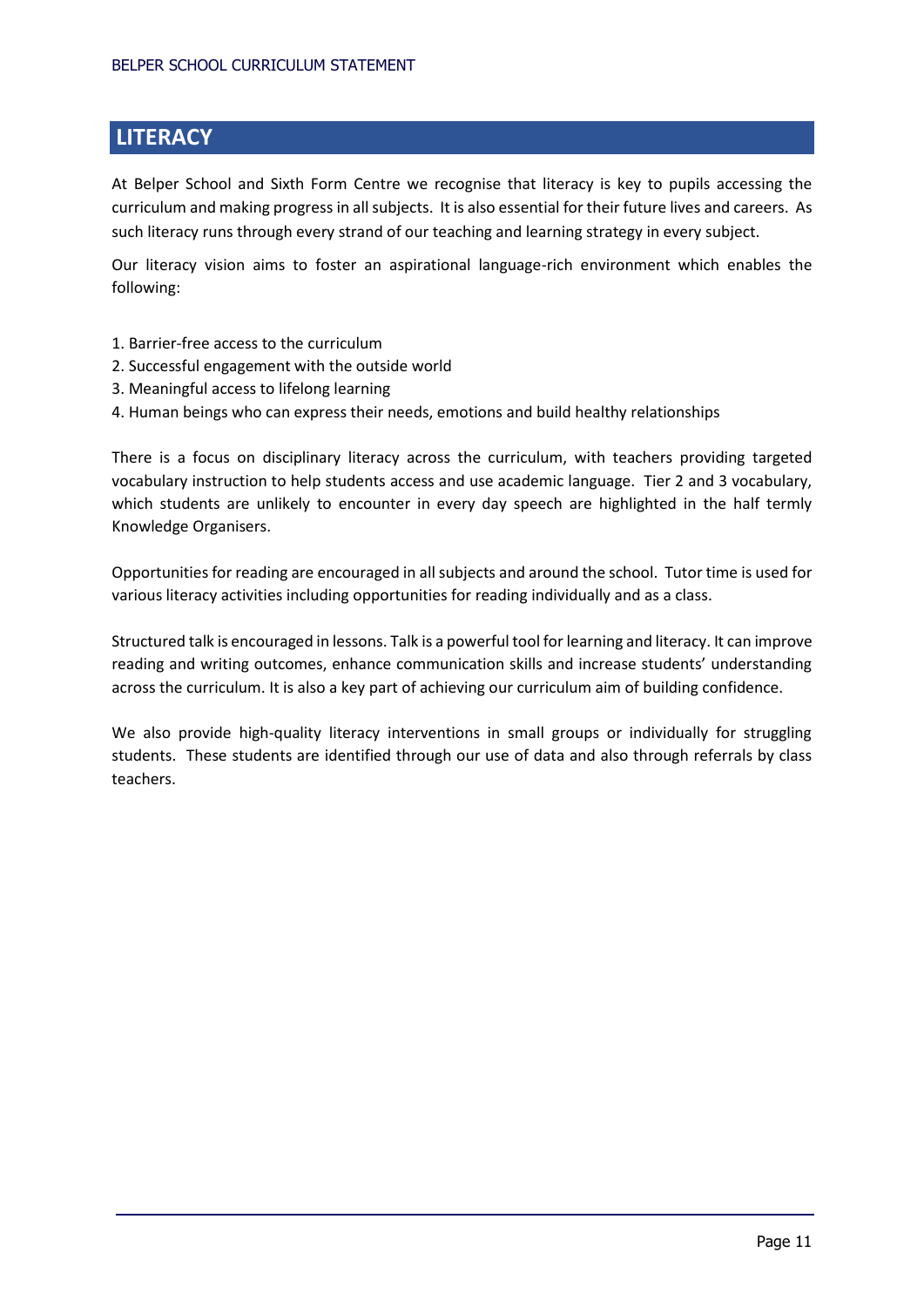## <span id="page-11-0"></span>**SPECIAL EDUACATIONAL NEEDS AND DISABILITIES**

We aim to provide a broad and balanced curriculum to ensure that every child receives their full educational entitlement. Our Teaching and Learning framework is a framework for High-Quality teaching which ensures that all students have the opportunity to learn the curriculum content with their class teacher along with their peers. We promote equitable access to all the learning outcomes for all students regardless of their background or prior ability.

Some students will need additional support from time to time. With this in mind we have a well-staffed and fully resourced Learning Support team.

This team includes a number of Learning Support Assistants who offer support across all areas of the curriculum. They facilitate learning and give personalised mentoring opportunities alongside close liaison with the student's teacher, form tutor and beyond to the pastoral team and home.

In addition, extra support for Literacy and Numeracy is available throughout the week as 1-1 tuition or in a small groups. We also liaise with a number of outside agencies to offer specialist support and counselling when required.

Every effort and opportunity is taken to provide the most appropriate and engaging education for every student, whatever their additional need, which is monitored and assessed with sensitivity.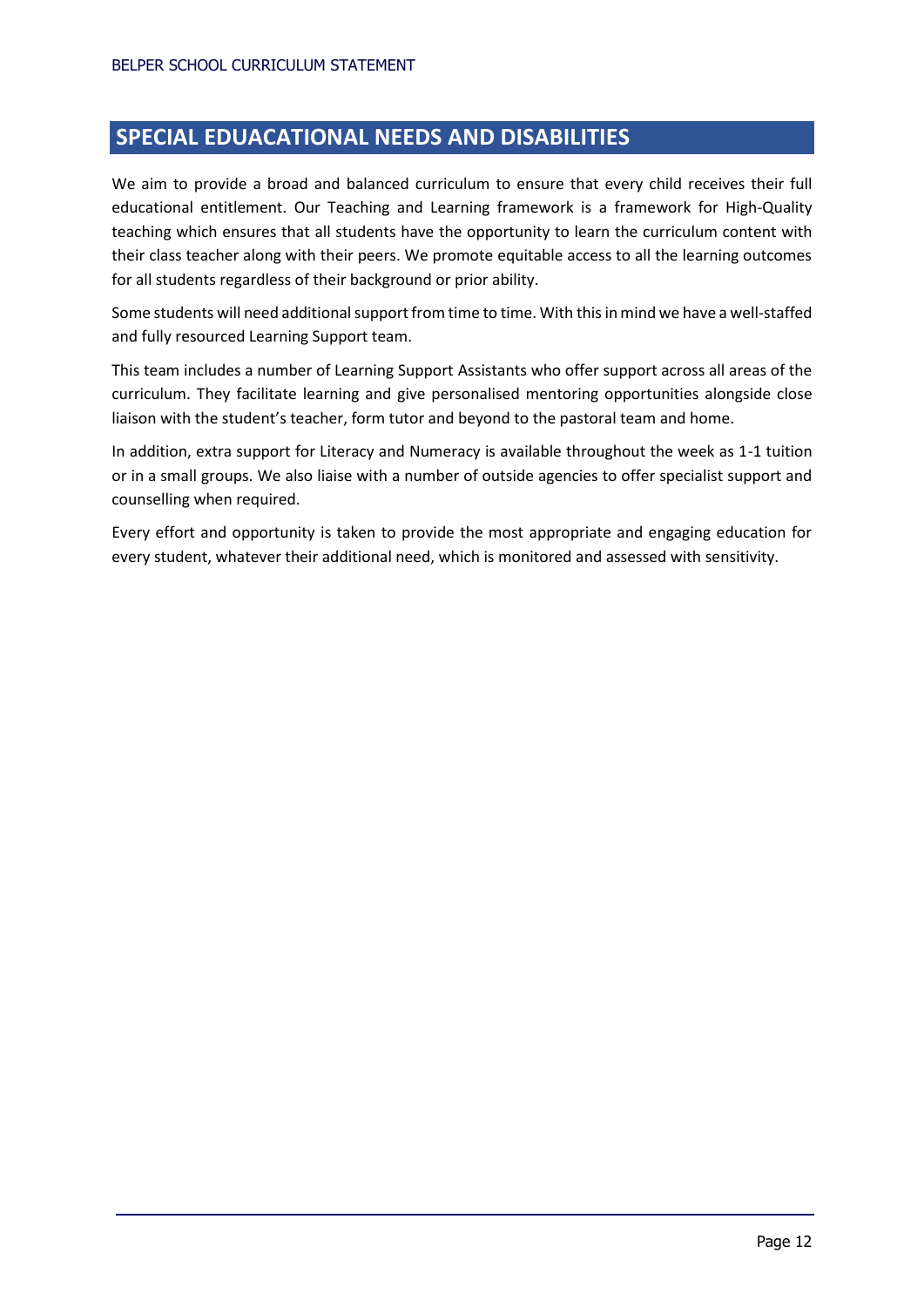# <span id="page-12-0"></span>**CAREERS**

Careers education is one of the most important areas to help our students 'Create their Future'. Effective and independent careers guidance is an important part of the broad and balanced education we provide. The school employs a full-time qualified Careers Leader who is responsible for the leadership and management for Careers Education, Information Advice and Guidance (CEIAG) and Work-Related Learning (WRL)

Careers advice begins in Year 7, with a focus on building resilience, and is developed during PSHE lessons during students' time in school. The aim is to ensure informed and confident progression through the key stages in school and into students' lives, education and work beyond school. The spiral curriculum for careers is displayed on the school's website and has been developed with reference to the Gatsby Benchmarks. It is embedded within the Living in the Wider World strand of the PSHE curriculum that runs from Year 7 through to Year 13.

Sixth form students benefit from bespoke guidance and support and a dedicated member of Enhanced Pastoral Support Post 16. We have introduced UNIFROG to support all parties including parents to have access to up to date support for future choices.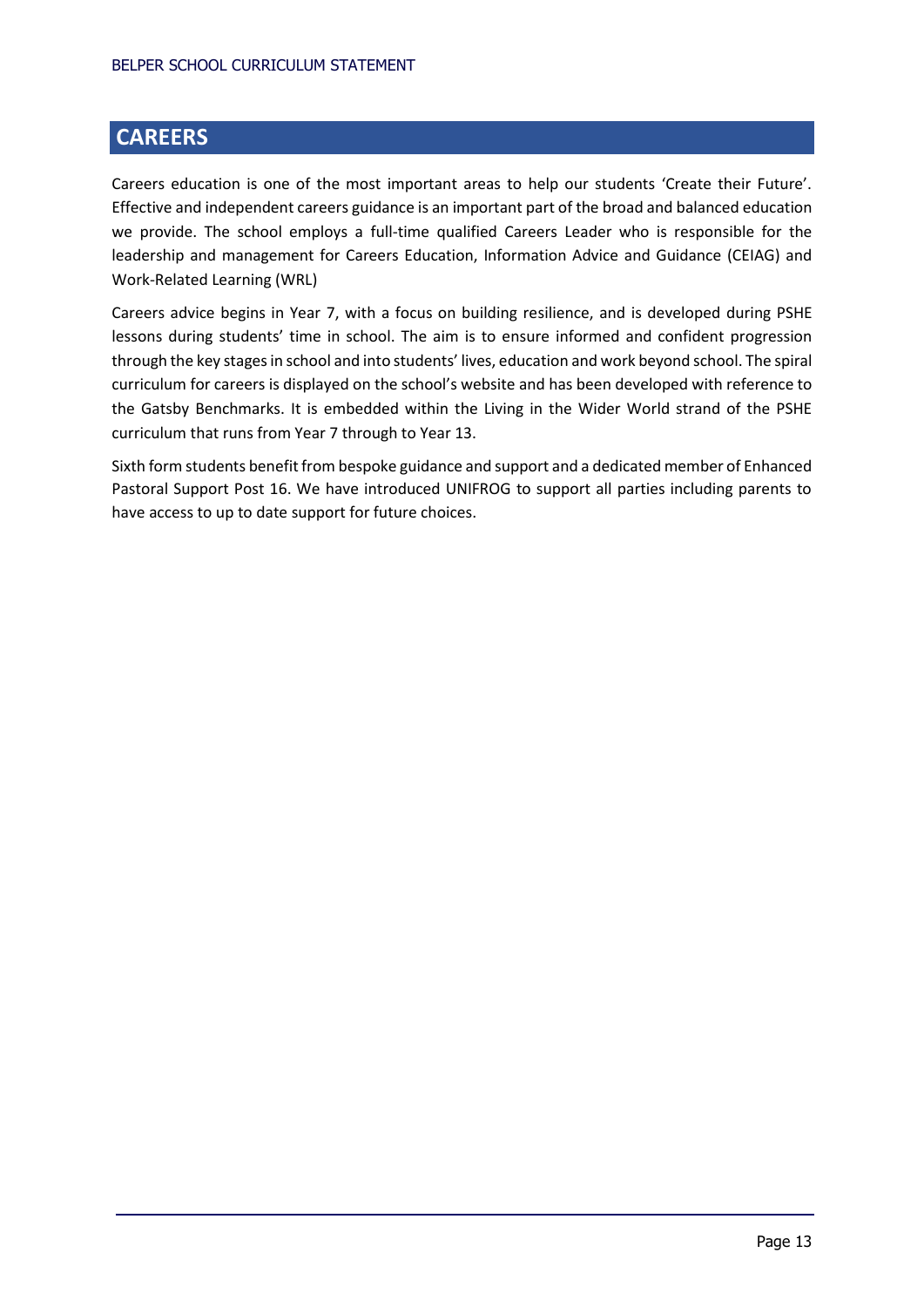# <span id="page-13-0"></span>**BRITISH VALUES**

Belper School and Sixth Form Centre is proud of its strong ethos and its commitment to its stated values of respect, inclusivity and responsibility.

By ensuring that our students leave the school with a sense of belonging and community responsibility we seek to support and fulfil the school's duty to promote British Values.

The Department for Education defines British Values as:

- democracy
- the rule of law
- individual liberty
- mutual respect
- tolerance of those of different faiths and beliefs

Our commitment to promoting fundamental British Values underpins the way we function as a school: in our systems and structures, in our daily interactions and in the ways in which we communicate both with one another and with people beyond our community.

Whilst PSHE, Tutor Time and assemblies are key vehicles for exploring and promoting these values, the wider curriculum and extra-curricular activities also support our work in this important area. A range of subjects directly teaches aspects of the values agenda, whilst whole school activities, such as School Council meetings, contribute to students' understanding of democracy and respect for other peoples' opinions.

Students are encouraged to regard people of all faiths, races and cultures with respect and tolerance as promoted through 'Respect for All, by All'. Visitors to Belper School and Sixth Form Centre often note the peaceful and collaborative atmosphere, and the good relationships between students and staff, which reflect our commitment to promoting British Values.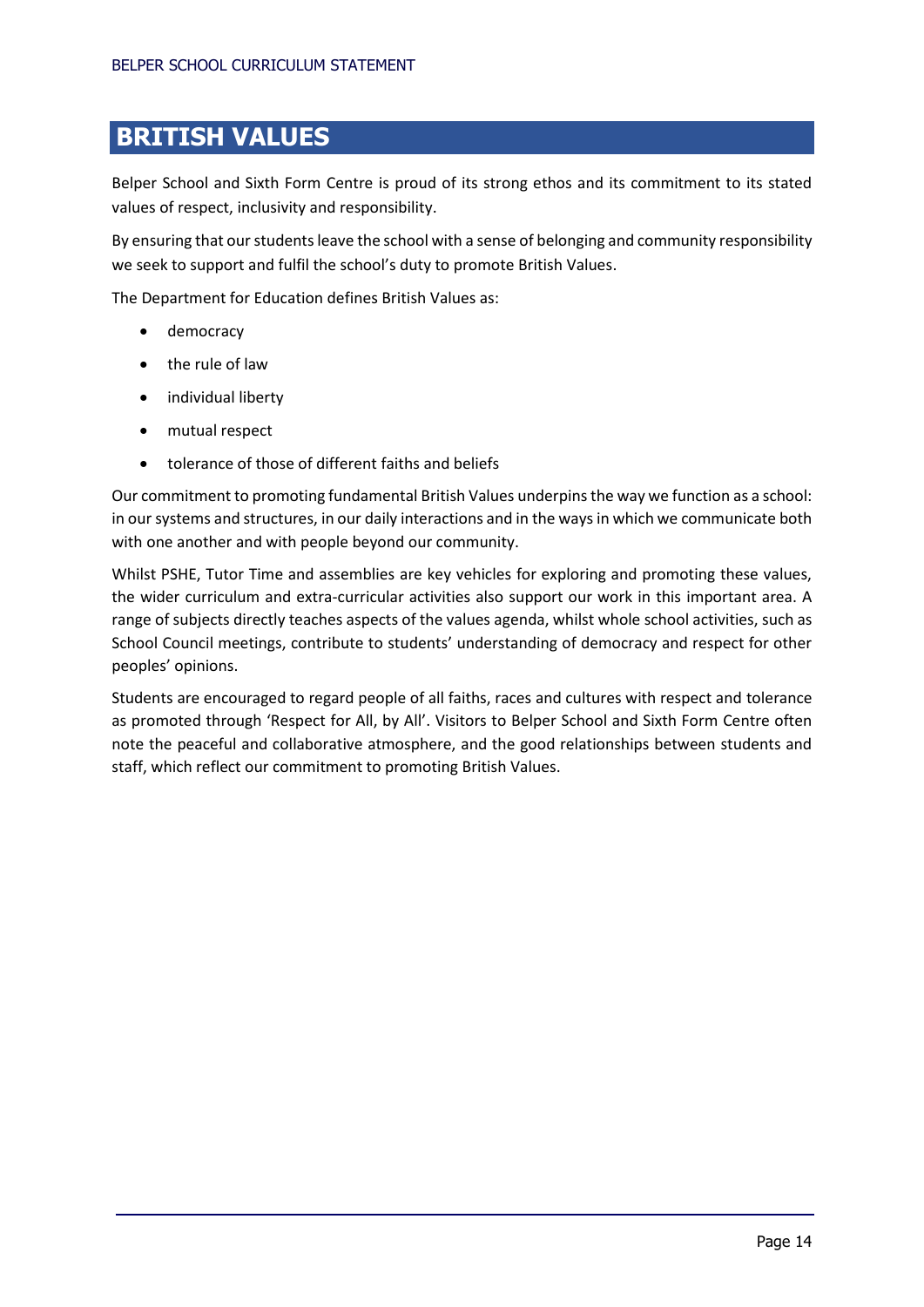# <span id="page-14-0"></span>**EXTRA CURRICULAR ACTIVITIES**

Research shows that extra-curricular activities can improve confidence to interact socially with others, help extend social networks beyond existing friendship groups, and provide new skills and abilities.

They are also perceived as important for long-term career aspirations as well as being useful in building stronger university and job applications. Above all, extra-curricular activities can be seen as a chance to have fun, unwind and relieve the stresses of busy school days.

### <span id="page-14-1"></span>**SPORT**

Belper School and Sixth Form Centre has a proud tradition of sporting participation and excellence. We offer the chance for students to take part in a wide variety of sports and see significant value in students taking part in after school physical education.

The following is a list of the sports for which we typically enter teams in competitions:

- Football
- Basketball
- **Netball**
- Table Tennis
- Cross country
- Athletics (Sports hall Games, Westfield Sports, Area sports)
- Rounders
- Volleyball
- Swimming

There is also a range of lunchtime and after school sporting activities available to boys and girls which change over the year. These include: football, netball, basketball, table tennis, athletics, volleyball, handball, running and tennis.

### <span id="page-14-2"></span>**CLUBS**

There are many more opportunities for students to engage in extra-curricular activities. These change on a regular basis to provide a wide range of opportunities for students. Below is a sample of activities offered: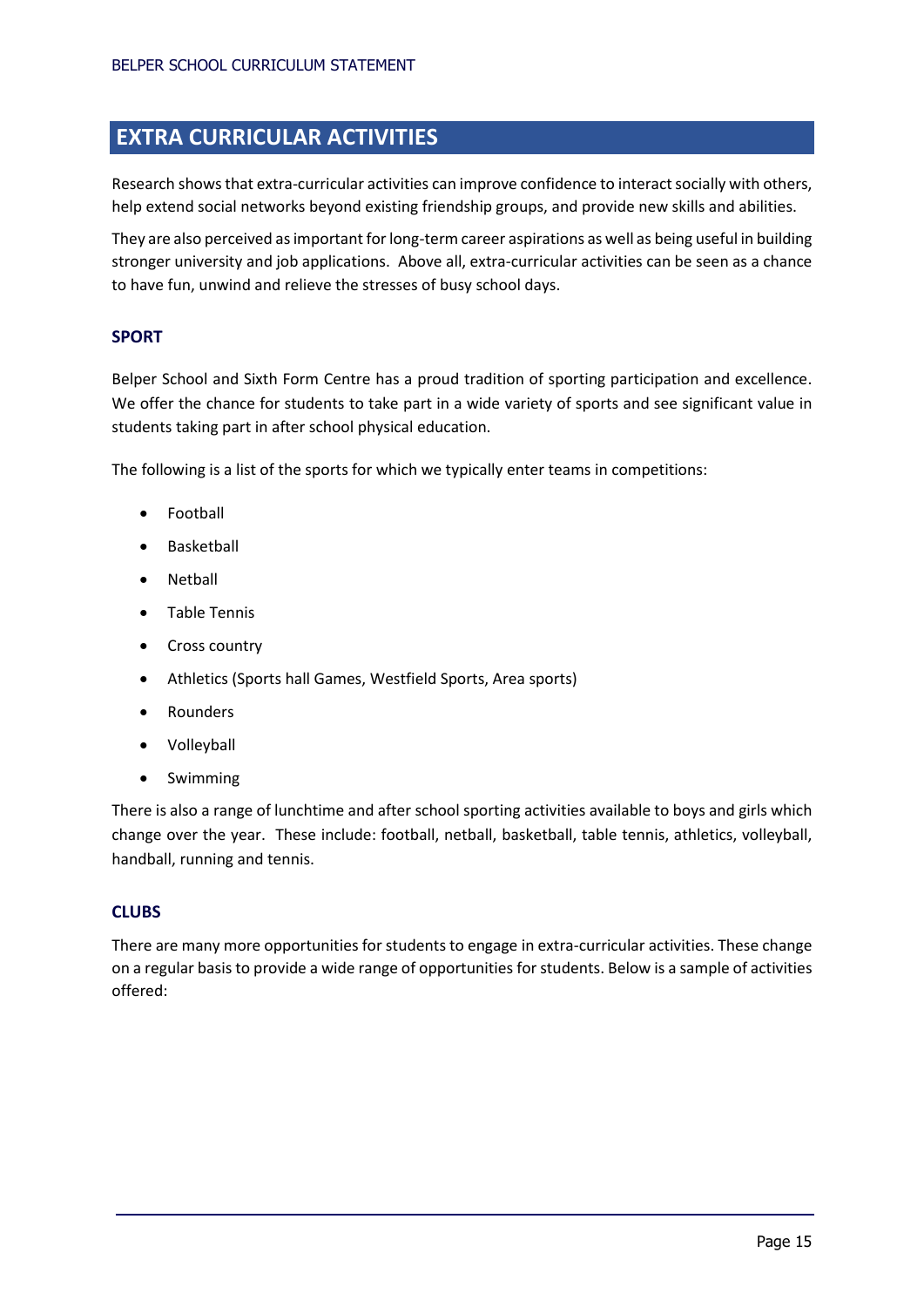Year 7 Summer 1

| ear 7 Summer 1       |                                 | <b>Extra-Curricular Timetable</b> |                                 |                              | <b>BELPER</b><br>SCHOOL         |
|----------------------|---------------------------------|-----------------------------------|---------------------------------|------------------------------|---------------------------------|
|                      | Monday                          | Tuesday                           | Wednesday                       | Thursday                     | Friday                          |
| <b>Before school</b> |                                 |                                   | <b>Lego Robotics</b>            |                              |                                 |
|                      |                                 |                                   |                                 |                              |                                 |
|                      |                                 |                                   | John                            |                              |                                 |
| Lunch                | LGBTQ+ Ambassadors &            | <b>Music: Playing/Recording</b>   | <b>Music: Playing/Recording</b> | <b>Creative Reading and</b>  | Lunch Club (week 2)             |
|                      | Pride Group (Week 1)            |                                   |                                 | <b>Writing Club</b>          |                                 |
|                      | <b>By invitation</b><br>Karen   | Chris                             | Chris                           | Lisa                         | Emma                            |
|                      | <b>Chess Club</b>               |                                   | LGBTQ+ Ambassadors &            | <b>Lego Robotics</b>         | <b>Music: Playing/Recording</b> |
|                      |                                 |                                   | Pride Group (Week 2)            |                              |                                 |
|                      | John                            |                                   | By invitation                   | John                         | Chris                           |
|                      |                                 |                                   |                                 |                              |                                 |
|                      |                                 |                                   | Karen                           |                              |                                 |
|                      | <b>Music: Playing/Recording</b> |                                   |                                 | Lunch Club (week 1)          |                                 |
|                      |                                 |                                   |                                 |                              |                                 |
|                      | Chris                           |                                   |                                 | Emma                         |                                 |
|                      |                                 |                                   |                                 | <b>Games Club</b>            |                                 |
|                      |                                 |                                   |                                 | Steven                       |                                 |
|                      |                                 |                                   |                                 | <b>Carnegie Book Awards</b>  |                                 |
|                      |                                 |                                   |                                 |                              |                                 |
|                      |                                 |                                   |                                 | Tamara                       |                                 |
| After school         | <b>Homework Club</b>            | <b>Art Club</b>                   | <b>MFL Club</b>                 | Live Action Role Play (LARP) |                                 |
|                      |                                 | (Week 1)                          |                                 |                              |                                 |
|                      |                                 |                                   |                                 |                              |                                 |
|                      | Sharon                          | Sarah L                           | Emily                           | Mike                         |                                 |
|                      |                                 | STEM Mouse Trap car/              | LGBTQ+ Ambassadors &            | Table Top Role Play (D&D,    |                                 |
|                      |                                 | StrandBeest                       | <b>Pride Group</b>              | Warhammer, etc)              |                                 |
|                      |                                 |                                   | By invitation                   |                              |                                 |
|                      |                                 | John                              | Karen                           | Mike                         |                                 |
|                      |                                 | Drama Club                        | <b>Computing Club</b>           | <b>Homework Club</b>         |                                 |
|                      |                                 | Sarah H                           | John                            | Sharon                       |                                 |
|                      |                                 | <b>Music Club</b>                 | <b>Homework Club</b>            | <b>Textiles Club</b>         |                                 |
|                      |                                 |                                   |                                 |                              |                                 |
|                      |                                 | Phil                              | Sharon                          | Sarah                        |                                 |
|                      |                                 | <b>Homework Club</b>              |                                 |                              |                                 |
|                      |                                 |                                   |                                 |                              |                                 |
|                      |                                 | Sharon                            |                                 |                              |                                 |

### <span id="page-15-0"></span>**TRIPS, VISITS AND COMPETITIONS**

Belper School and Sixth Form Centre has a strong tradition of organising trips, visits and competitions for students. These events act as a motivation and inspiration for students as well enhancing and enriching the curriculum. The following is a sample of some of the enrichment activities that have taken place over the past few years to provide an insight into what we offer:

- Duke of Edinburgh Bronze, Silver and Gold Awards
- Various theatre visits including 'Macbeth', 'War Horse', 'An Inspector Calls', 'A Christmas Carol', 'Les Miserables' and 'The Great Gatsby'
- The Houses of Parliament tour and workshop
- Public Speaking competition
- BBC Studios in Birmingham
- Photography visit to Chatsworth House
- The Samuel Johnson Museum
- Tate Modern
- Lea Green Healthy Lifestyle Event
- Beth Shalom
- MFL Spelling Bee
- Anthea Bell Translation Competition